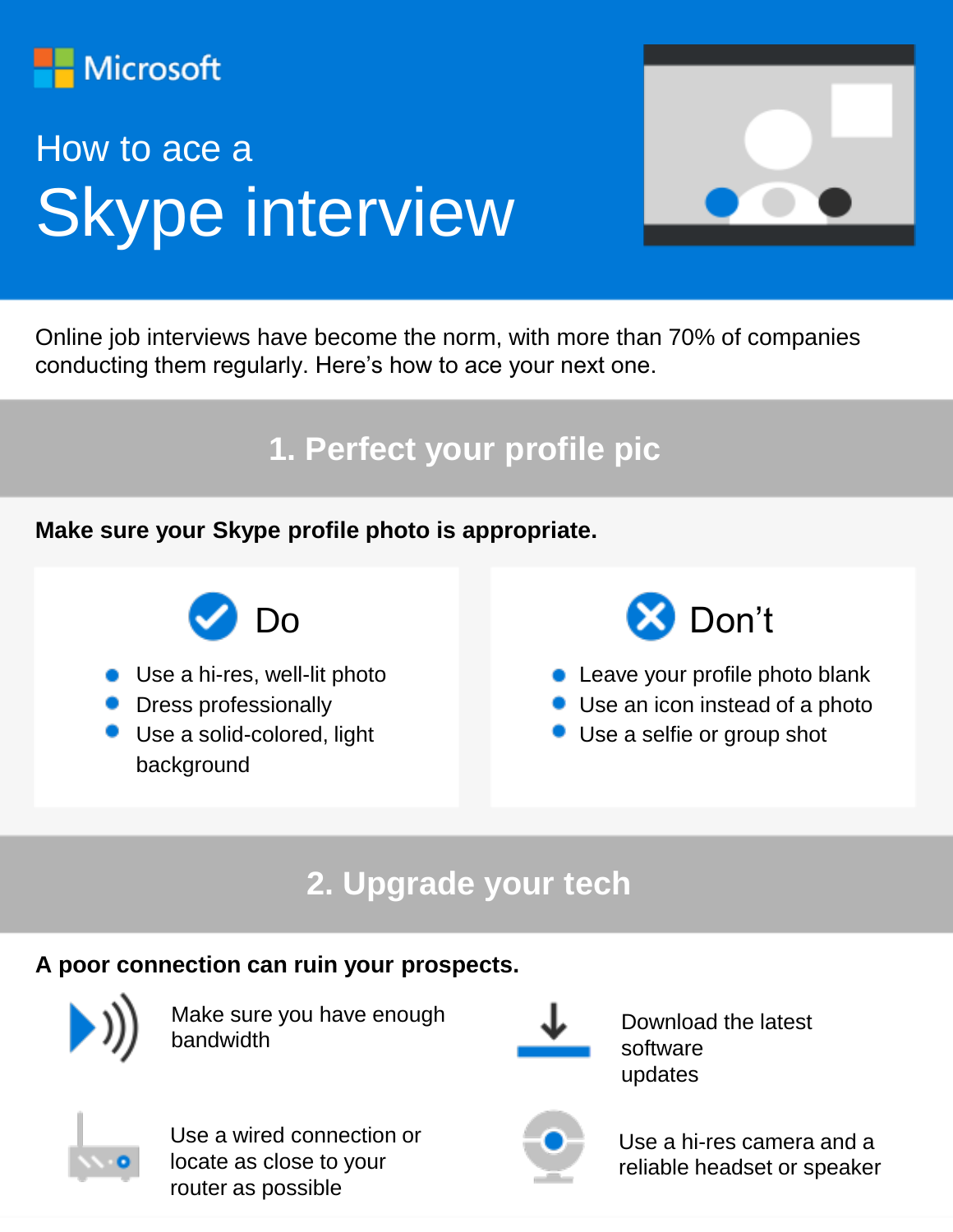## **3. Prepare for the call**

#### **Thorough prep is essential to a successful online job interview.**



- **•** Find a clean and quiet venue
- Use a simple, light-colored background
- **•** Position the light source in front of you



- Make a test call to check your equipment one day before
- Adjust your webcam to frame your face
- Check your privacy settings to make sure you can receive the interviewer's call
- Close any programs not needed for the interview



- **Print a copy of your resume, and have a file ready to IM or** screen share
- **P** Place a sticky note with your talking points beside your webcam
- **Practice answering interview questions on camera**

### **4. Hone your nonverbal skills**

**Your body language and tone of voice help convey meaning in addition to the words you say.**



- **Dress the part**
- **Speak clearly and with a positive tone**
- **Look at the camera, not the screen**
- Nod your head to show understanding



- **Frown or furrow your brow**
- Talk too loudly or softly into the microphone
- Slouch or lean backward
- **•** Position yourself too far or too close to the camera